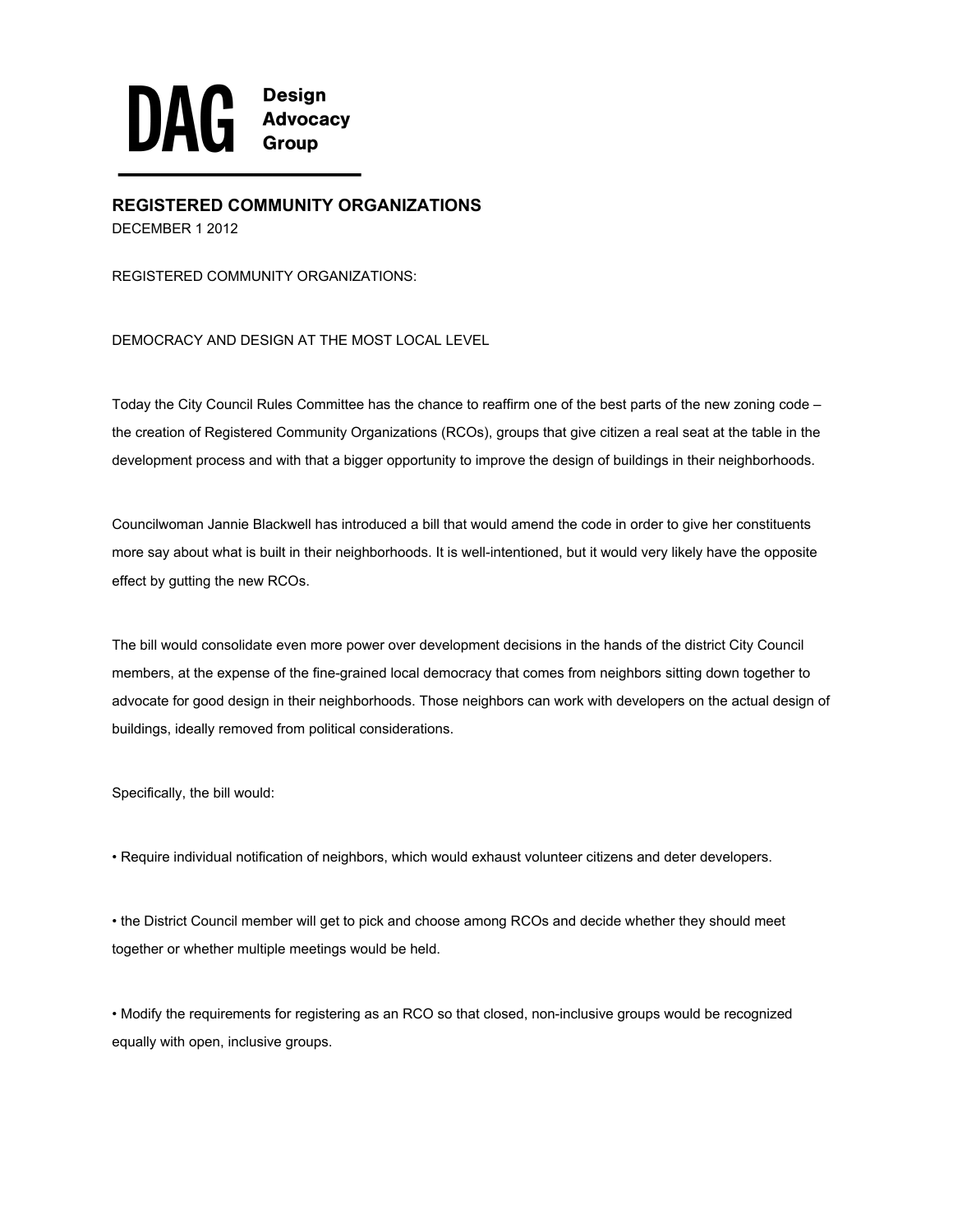

• Make the new Civic Design Review (CDR) Committee unworkable by having the District Council member appoint as many local representatives as she or he wishes.

These changes will heavily politicize the process of design review envisioned in the new zoning code. It will take power from the people most affected by new projects and place it back in the hands of the district Council persons, as it was in the past. Many people think that this would reincarnate the worst aspects of the old zoning and development process.

In some parts of the city, civic groups have been organized for decades. They know how to work within the system to get their viewpoints heard, and they may have a few lawyers living in the neighborhood to help out.

Too often, this is not the case in economically depressed neighborhoods. In those places, where people are holding down two jobs or working shifts, it is much harder to establish a core group of volunteers to keep tabs on zoning applications. But it's vital that these citizens have a say in development decisions, and that's where the creation of new RCOs comes in.

So what do a group of people need to do to be recognized as an RCO? Simply name a contact person, identify the geographic boundaries of the area they represent, say whether the contact wants to be notified by mail or email, and show evidence that meetings are open to the public and that leaders are elected by the members. Then renew each year so that contact information is up to date. RCOs must be inclusive and welcome participation from a diversity of neighbors.

And what does a group get once it is listed as an RCO? Any developer who has a project going before the Zoning Board of Adjustment or the new Civic Design Review committee is required to contact the group and set up a public meeting to hear its reaction to the proposed project. Both the RCO and the developer document the meeting, and both sets of minutes are sent to the ZBA and/or the CDR Committee, whose members are obliged to take the contents seriously. In addition, one representative of the local RCO sits on the CDR Committee as a voting member for each project in the neighborhood.